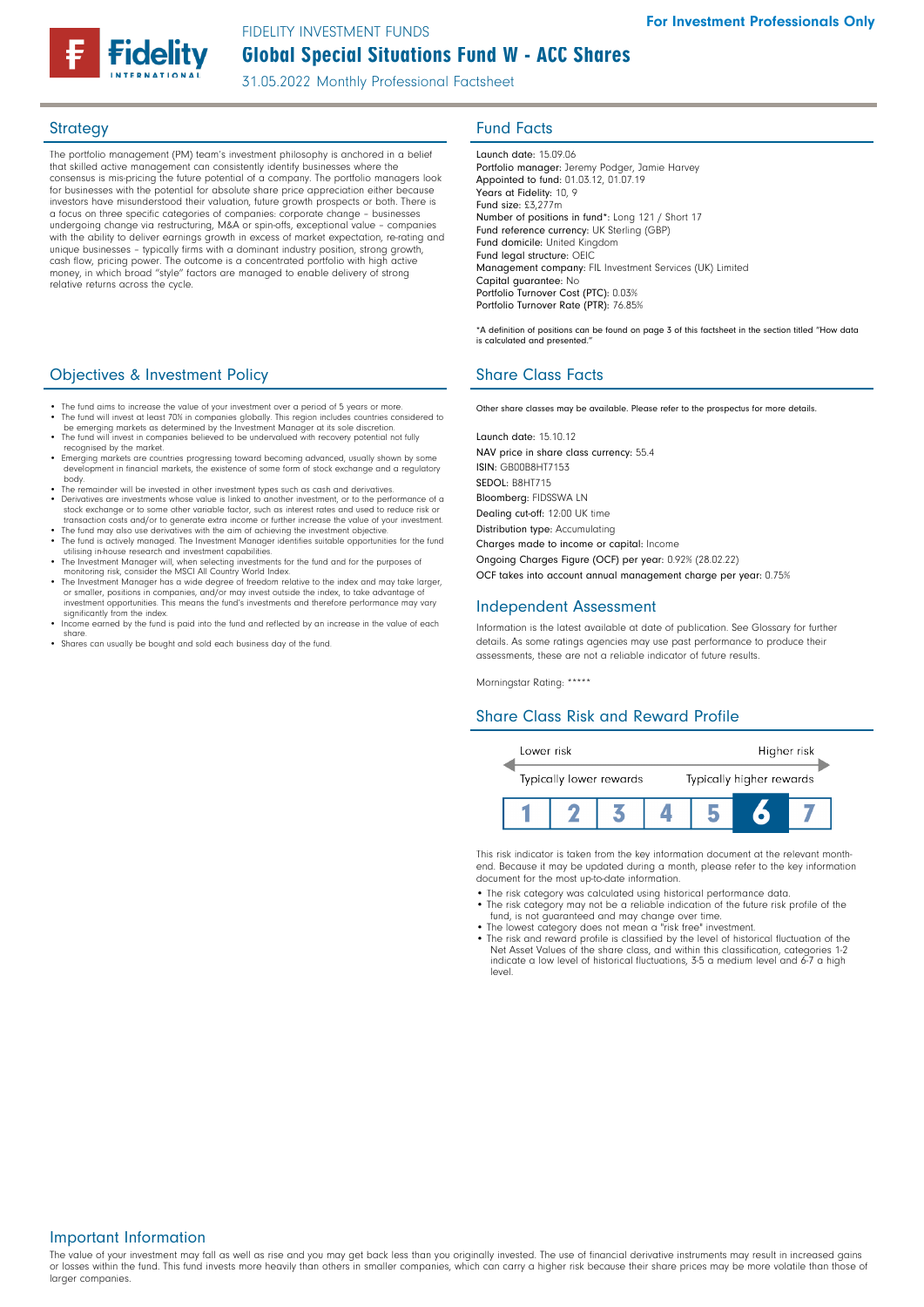

# Global Special Situations Fund W - ACC Shares FIDELITY INVESTMENT FUNDS

31.05.2022 Monthly Professional Factsheet

Past performance is not a reliable indicator of future results. The fund's returns can be affected by fluctuations in currency exchange rates.

## Performance Comparator(s)

| Peer Group Universe        | Morningstar IA Global |
|----------------------------|-----------------------|
| Market index from 02.09.19 | MSCI ACWI Index (Net) |

Market index is for comparative purposes only unless specifically referenced in the Objectives & Investment Policy on page 1. The same index is used in the positioning tables on this factsheet. Where the effective date for the current market index is after the share class launch date, full history is available from Fidelity.

### Cumulative performance in GBP (rebased to 100) Performance for 12 month periods in GBP (%)



Performance is shown for the last five years (or since launch for funds launched within that period).

# Performance for calendar years in GBP (%)





## Volatility & Risk (3 years)

| Annualised Volatility: fund (%) | 14.90 | Annualised Alpha              | 0.69 |
|---------------------------------|-------|-------------------------------|------|
| <b>Relative Volatility</b>      | 1.08  | Beta                          | 1.04 |
| Sharpe Ratio: fund              | 0.84  | Annualised Tracking Error (%) | 4.41 |
| Sharpe Ratio: index             | 0.84  | Information Ratio             | 0.24 |
|                                 |       | R <sup>2</sup>                | 0.91 |

Calculated using month-end data points. Definitions of these terms can be found in the Glossary section of this factsheet.

# Performance to 31.05.22 in GBP (%)

|                                    |                          |                |                |               |      |                | Since     |
|------------------------------------|--------------------------|----------------|----------------|---------------|------|----------------|-----------|
|                                    | 1 <sub>m</sub>           | 3 <sub>m</sub> | <b>YTD</b>     | 1yr           | 3yr  | 5yr            | 15.10.12* |
| Fund cumulative growth             | 0.0                      | 1.5            | $-5.8$         | 3.4           | 43.5 | 59.1           | 269.3     |
| Index cumulative growth            | $-0.3$                   | 0.2            | $-6.3$         | 5.1           | 39.4 | 57.7           | 201.9     |
| Fund annualised growth             | $\overline{\phantom{a}}$ | $\sim$         | $\sim$         | 3.4           | 12.8 | 9.7            | 14.5      |
| Index annualised growth            | $\overline{\phantom{a}}$ | $\sim$         | $\sim$         | 5.1           | 11.7 | 9.5            | 12.2      |
| Ranking within Peer Group Universe |                          |                |                |               |      |                |           |
| <b>W</b> Accumulation Shares       | 82                       | 103            | 97             | 119           | 58   | 88             |           |
| Total number of funds              | 388                      | 387            | 385            | 368           | 318  | 272            |           |
| Quartile ranking**                 |                          | $\Omega$       | $\mathfrak{p}$ | $\mathcal{P}$ |      | $\overline{2}$ |           |

Source of fund performance and volatility and risk measures is Fidelity. Performance is excluding initial charge. Basis: bid-bid with income reinvested, in GBP, net of fees. Market indices are sourced from RIMES and other data is sourced from third-party providers such as Morningstar. \*Performance commencement date.

\*\*Quartile rank is for the fund's primary share class as identified by Morningstar, which may be different than the share class detailed in this factsheet and refers to performance over time rated on a scale of 1-4. A ranking of 1 indicates that the item being ranked is in the top 25% of the sample and so on. Rankings are based on a performance record that is included in the Peer Group Universe. In line with Investment Association methodology, this record may include a track record extension from a legacy share class and the record may<br>not be the same class of this factsheet. Q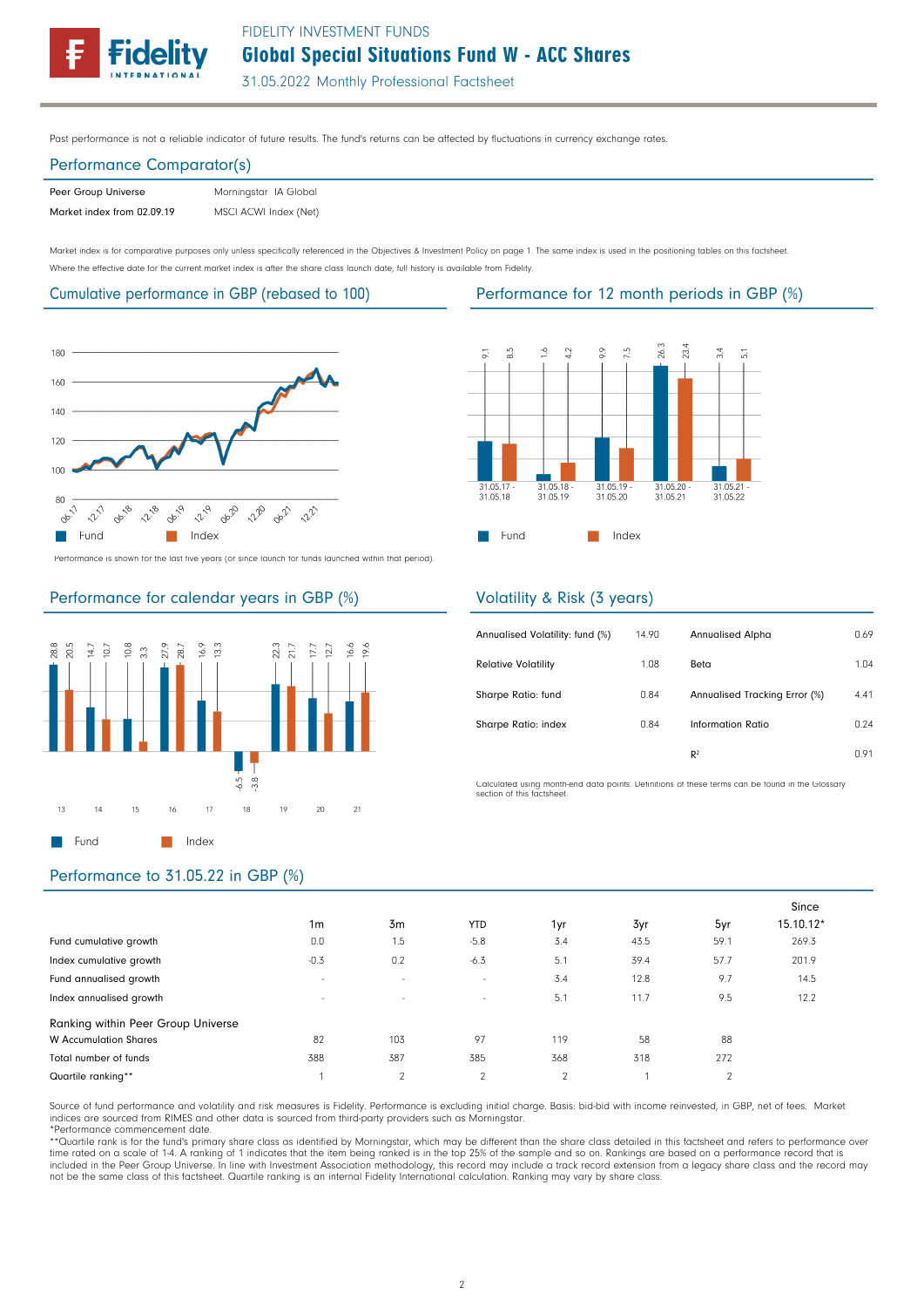

This factsheet contains information about the composition of the fund at a particular point in time. It aims to help you understand how the fund manager is positioned to achieve the fund's objectives.

The Equity Exposure table below provides an overall view of the fund. Net Equity represents - in percentage terms - how much of the fund is invested in the market. The higher the figure, the more the fund will take part in any market rises (or falls). It is important to note that Net Equity can be greater than 100% (for example if the manager is using derivative contracts)

The Long and Short Equity figures are included to show how the manager is achieving the Net Equity amount.

The definitions section at the foot of the page provides a more comprehensive explanation of the individual elements in the table.

The history chart shows how Net Equity (and its constituent parts) has changed over time.

The exposure and positioning tables on page 4 break the fund down into a number of different views, each providing a different perspective on the fund's investments.

## Introduction How data is calculated and presented

Portfolio composition data has been calculated and presented according to several general principles, which are listed below.

- **Aggregation:** all investments, including derivatives, linked to a particular issuing company have been combined to form a total percentage holding for each company. The aggregate holding is referred to in this factsheet as a position. Where a company is listed in two separate countries, each listing may be classified as a separate issuing company. Exchange Traded Funds (ETFs) and derivatives on ETFs are treated as individual securities – ie not aggregated.

Categorisation: for investments that have underlying securities we use the attributes of the underlying issuing company or common share to determine the appropriate sector, market capitalisation band and geographic area.

- **Derivatives:** all derivatives are included on an exposure basis and, where necessary, are delta-adjusted. Delta-adjusting expresses derivatives in terms of the equivalent number of shares that would be needed to generate the same return.

**- "Basket" securities:** securities that represent a number of company shares – like index futures or options – are allocated to categories (such as sector) whenever possible. Otherwise they are included in the "Other Index / Unclassified" category.

|                                   |                                        | Exposure<br>(% TNA) |
|-----------------------------------|----------------------------------------|---------------------|
| Net Equity                        |                                        | 97.9                |
| which is made up of               |                                        |                     |
| Long Equity                       |                                        | 100.6               |
| Short Equity                      |                                        | $-2.7$              |
| Other                             |                                        | 0.0                 |
| Uninvested Cash                   |                                        | 2.1                 |
|                                   |                                        | 100.0               |
| Gross Equity (before aggregation) |                                        | 103.3               |
| Gross Equity (after aggregation)  |                                        | 103.3               |
|                                   | Number of single<br>stocks overwritten | Exposure<br>(% TNA) |
| Call overwriting                  | 0                                      | 0.0                 |

### Equity Exposure (% TNA) Equity Exposure: monthly history (% TNA)



### Definition of terms:

Long Equity exposure: long positions are created through purchases of company shares or derivatives. They profit from share price increases and suffer losses if prices fall. Long Equity exposure is the total of the fund's long positions after aggregation.

Short Equity exposure: short positions are created through derivatives. They can allow the fund to profit from a fall in the price of an underlying share (although fund returns will be hurt if the price of the underlying share rises). Short Equity exposure is the total of the fund's short positions after aggregation.

Net Equity exposure: the percentage of the fund invested in the equity market. It is the difference between the long and the short exposures. For example, if the fund is 120% long and 25% short, the fund is 95% net invested.

Other: the value of any non-equity investments (excluding cash funds) expressed as a percentage of fund TNA.

Uninvested cash: this is 100% minus the fund's Net Equity exposure and minus Other. This leaves any residual cash exposure that is not invested in shares or via derivatives. Gross Equity exposure: this is shown before and after the aggregation of investments linked to a particular issuing company or basket security. Any difference between the two figures shows the fund is holding long and short exposure for the same company or basket security.

Call overwriting: this is a strategy used to commit to sell shares a fund already owns at a set price, in return for a payment. The payment is retained whether the shares are ultimately sold or not and therefore generates additional return for the fund (although it sets a limit on gains). The table shows the number of underlying single stocks overwritten as well as the total of all call overwriting exposure.

% TNA: Data is presented as a percentage of TNA, which stands for Total Net Assets (the value of all the fund's assets after the deduction of any liabilities)

### Active Money

### Active Money

83.8%

This is the sum of the fund's overweight positions (including effective cash) when compared to the market index.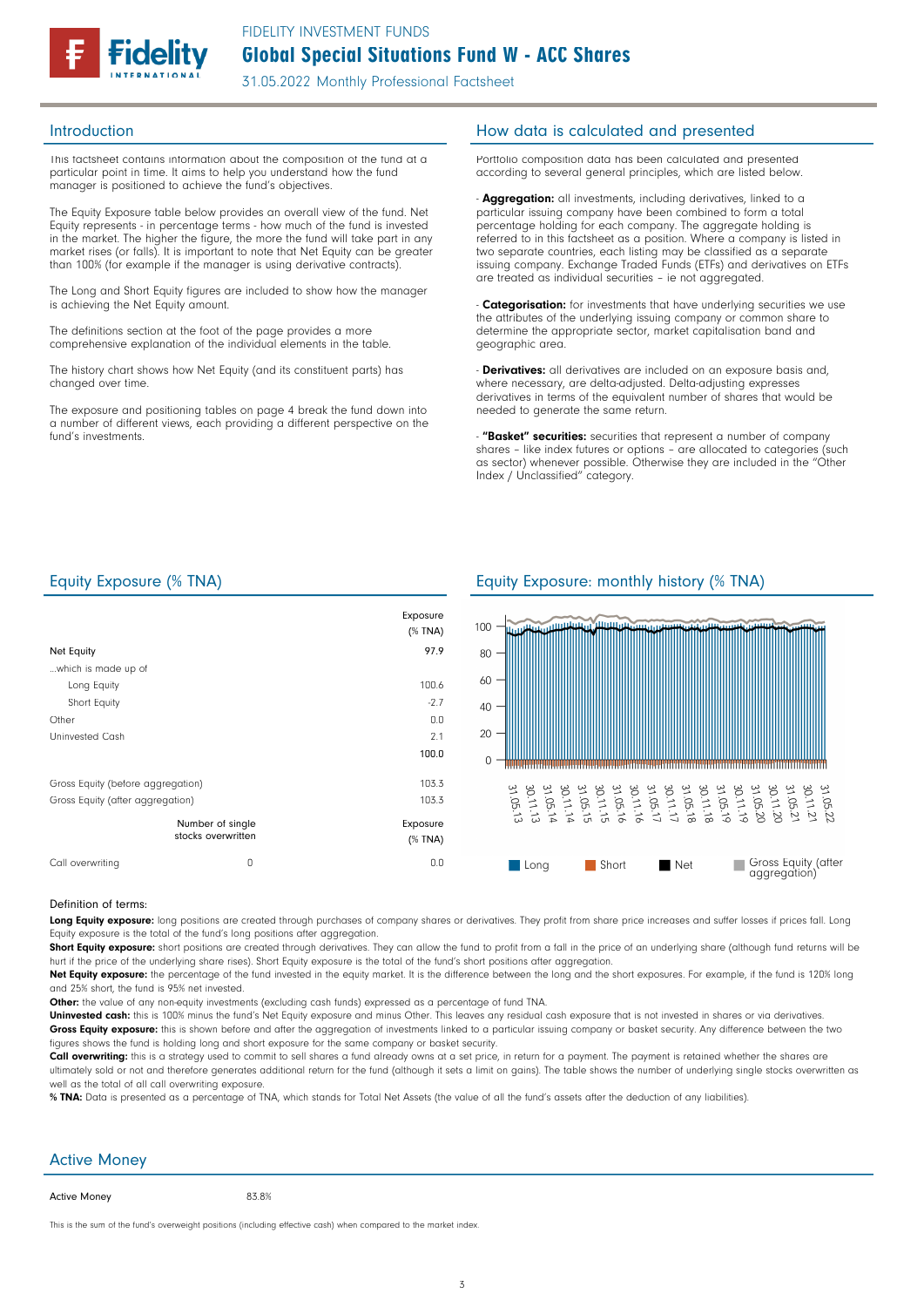

# Global Special Situations Fund W - ACC Shares FIDELITY INVESTMENT FUNDS

31.05.2022 Monthly Professional Factsheet

| <b>GICS Sector</b>            | Long  | Short  | Net  | Index | Relative | GBP              |
|-------------------------------|-------|--------|------|-------|----------|------------------|
| Information Technology        | 25.1  | $-0.9$ | 24.2 | 21.3  | 2.9      | >10 <sub>k</sub> |
| <b>Health Care</b>            | 16.8  | $-0.1$ | 16.8 | 12.3  | 4.4      | $5 - 10$         |
| Financials                    | 15.5  | $-0.2$ | 15.3 | 14.8  | 0.5      | $1-5b$           |
| Industrials                   | 13.0  | $-0.4$ | 12.5 | 9.4   | 3.2      | $0-1b$           |
| <b>Consumer Discretionary</b> | 9.6   | $-0.5$ | 9.1  | 11.0  | $-1.8$   | Tota             |
| <b>Utilities</b>              | 5.4   | 0.0    | 5.4  | 3.1   | 2.3      |                  |
| <b>Communication Services</b> | 5.7   | $-0.4$ | 5.2  | 7.8   | $-2.6$   | Inde             |
| Energy                        | 3.7   | 0.0    | 3.7  | 5.2   | $-1.5$   | Tota             |
| <b>Consumer Staples</b>       | 2.6   | 0.0    | 2.6  | 7.3   | -4.6     |                  |
| <b>Materials</b>              | 2.3   | $-0.2$ | 2.2  | 5.1   | $-2.9$   |                  |
| Real Estate                   | 0.8   | 0.0    | 0.8  | 2.8   | $-1.9$   |                  |
| <b>Total Sector Exposure</b>  | 100.6 | $-2.7$ | 97.9 | 100.0 |          |                  |
| Other Index / Unclassified    | 0.0   | 0.0    | 0.0  | 0.0   |          |                  |
| <b>Total Equity Exposure</b>  | 100.6 | $-2.7$ | 97.9 | 100.0 |          |                  |

# Geographic Exposure (% TNA) Geographic Exposure (% TNA)

|                                  | Long  | Short  | Net  | Index | Relative |
|----------------------------------|-------|--------|------|-------|----------|
| <b>USA</b>                       | 60.9  | $-1.9$ | 59.1 | 60.6  | $-1.5$   |
| Japan                            | 9.2   | $-0.5$ | 8.7  | 5.5   | 3.2      |
| United Kingdom                   | 5.0   | 0.0    | 5.0  | 3.9   | 1.0      |
| Germany                          | 5.0   | 0.0    | 5.0  | 2.0   | 3.0      |
| Korea (South)                    | 3.2   | 0.0    | 3.2  | 1.4   | 1.7      |
| Netherlands                      | 2.7   | 0.0    | 2.7  | 1.0   | 1.7      |
| France                           | 1.9   | 0.0    | 1.9  | 2.8   | $-1.0$   |
| Canada                           | 1.7   | 0.0    | 1.7  | 3.3   | $-1.6$   |
| Denmark                          | 1.7   | $-0.1$ | 1.6  | 0.7   | 1.0      |
| Taiwan                           | 1.4   | 0.0    | 1.4  | 1.8   | $-0.4$   |
| Others                           | 8.0   | $-0.3$ | 7.6  | 16.9  | $-9.3$   |
| <b>Total Geographic Exposure</b> | 100.6 | $-2.7$ | 97.9 | 100.0 |          |
| Other Index / Unclassified       | 0.0   | 0.0    | 0.0  | 0.0   |          |
| <b>Total Equity Exposure</b>     | 100.6 | $-2.7$ | 97.9 | 100.0 |          |

# Sector/Industry Exposure (% TNA) Market Capitalisation Exposure (% TNA)

| <b>GBP</b>                                           | Long         | Short         | Net         | Index        | Relative |
|------------------------------------------------------|--------------|---------------|-------------|--------------|----------|
| $>10$ bn                                             | 91.1         | $-1.6$        | 89.5        | 90.3         | $-0.8$   |
| 5-10 <sub>bn</sub>                                   | 6.6          | $-0.3$        | 6.3         | 6.5          | $-0.1$   |
| $1-5$ bn                                             | 2.9          | $-0.7$        | 2.1         | 2.7          | $-0.5$   |
| $0-1$ bn                                             | 0.0          | 0.0           | 0.0         | 0.0          | 0.0      |
| <b>Total Market Cap Exposure</b>                     | 100.6        | $-2.7$        | 97.9        | 99.4         |          |
| Index / Unclassified<br><b>Total Equity Exposure</b> | 0.0<br>100.6 | 0.0<br>$-2.7$ | 0.0<br>97.9 | 0.6<br>100.0 |          |

Geographic Location

| Long         | Short         | Net         | Index        | Relative |
|--------------|---------------|-------------|--------------|----------|
| 62.6         | $-1.9$        | 60.7        | 63.8         | $-3.1$   |
| 15.4         | $-0.3$        | 15.0        | 12.1         | 2.9      |
| 9.2          | $-0.5$        | 8.7         | 5.5          | 3.2      |
| 7.7          | 0.0           | 7.7         | 11.5         | $-3.8$   |
| 5.0          | 0.0           | 5.0         | 3.9          | 1.0      |
| 0.7          | 0.0           | 0.7         | 3.1          | $-2.5$   |
|              |               |             |              |          |
| 100.6        | $-2.7$        | 97.9        | 100.0        |          |
| 0.0<br>100.6 | 0.0<br>$-2.7$ | 0.0<br>97.9 | 0.0<br>100.0 |          |
|              |               |             |              |          |

# Top Net Long Positions (% TNA)

|                              | <b>GICS Sector</b>            |
|------------------------------|-------------------------------|
| MICROSOFT CORP               | Information Technology        |
| ALPHARFT INC                 | <b>Communication Services</b> |
| AMAZON COM INC               | <b>Consumer Discretionary</b> |
| UNITEDHEALTH GROUP INC.      | Health Care                   |
| BRISTOL MYFRS SQUIBB CO      | Health Care                   |
| APPLE INC                    | Information Technology        |
| AMERISOURCEBERGEN CORP       | Health Care                   |
| CANADIAN PACIFIC RAILWAY LTD | Industrials                   |
| MASTERCARD INC               | Information Technology        |
| <b>BAKER HUGHES CO</b>       | Energy                        |

|                                | Fund | Index          | Relative |
|--------------------------------|------|----------------|----------|
| AMERISOURCEBERGEN CORP         | 1.8  | 0.0            | 1.7      |
| BRISTOL-MYFRS SQUIBB CO        | 1.9  | 0.3            | 1.6      |
| CANADIAN PACIFIC RAILWAY LTD   | 1.7  | 0.1            | 1.6      |
| <b>BAKER HUGHES CO</b>         | 1.5  | 0.0            | 1.5      |
| IQVIA HOLDINGS INC.            | 1.5  | 0.1            | 1.5      |
| <b>HCA HFALTHCARF INC</b>      | 1.5  | 0.1            | 1.4      |
| <b>CENTENE CORP</b>            | 1.4  | 0.1            | 13       |
| TDK CORP                       | 1.3  | 0.0            | 1.2      |
| <b>MARATHON PETROLEUM CORP</b> | 1.3  | n <sub>1</sub> | 1.2      |
| UNITEDHEALTH GROUP INC.        | 2n   | 0 8            | 12       |

# Net Long Positions Concentration (% TNA)

|        | Fund | Index |
|--------|------|-------|
| Top 10 | 21.0 | 16.1  |
| Top 20 | 34.3 | 22.0  |
| Top 50 | 64.0 | 32.8  |

**Definition of terms:**<br>**Top Net Long Positions:** those componies in which the largest percentages of the fund's total net assets are effectively invested. Positions in other funds - including ETFs (Exchange<br>**Index:** the in

### USA USA USA USA  $\overline{1}$  ISA USA USA Canada USA USA 3.2 2.2 1.8 0.8 0.3 4.0 0.0 0.1 0.5 0.0 4.0 2.6 2.1 2.0 1.9 1.8 1.8 1.7 1.6 1.5 0.8 0.4 0.3 1.2 1.6 -2.2 1.7 1.6 1.1 1.5

Fund Index Relative

## Top Overweight Positions (% TNA) Top Underweight Positions (% TNA)

|                                | Fund   | Index | Relative |
|--------------------------------|--------|-------|----------|
| <b>APPLE INC.</b>              | 1.8    | 4.0   | $-2.2$   |
| TESLA INC.                     | 0.0    | 1.1   | $-1.1$   |
| Short Position - name withheld | $-0.2$ | 0.8   | $-1.0$   |
| JOHNSON & JOHNSON              | 0.0    | 0.8   | $-0.8$   |
| META PLATFORMS INC             | 0.0    | 0.8   | $-0.8$   |
| BERKSHIRE HATHAWAY INC DEL     | 0.0    | 0.7   | $-0.7$   |
| <b>FXXON MOBIL CORP</b>        | 0.0    | 0.7   | $-0.7$   |
| PROCTER & GAMBLE CO            | 0.0    | 0.6   | $-0.6$   |
| VISA INC                       | 0.0    | 0.6   | $-0.6$   |
| NESTLE SA                      | 0.0    | 0.6   | $-0.6$   |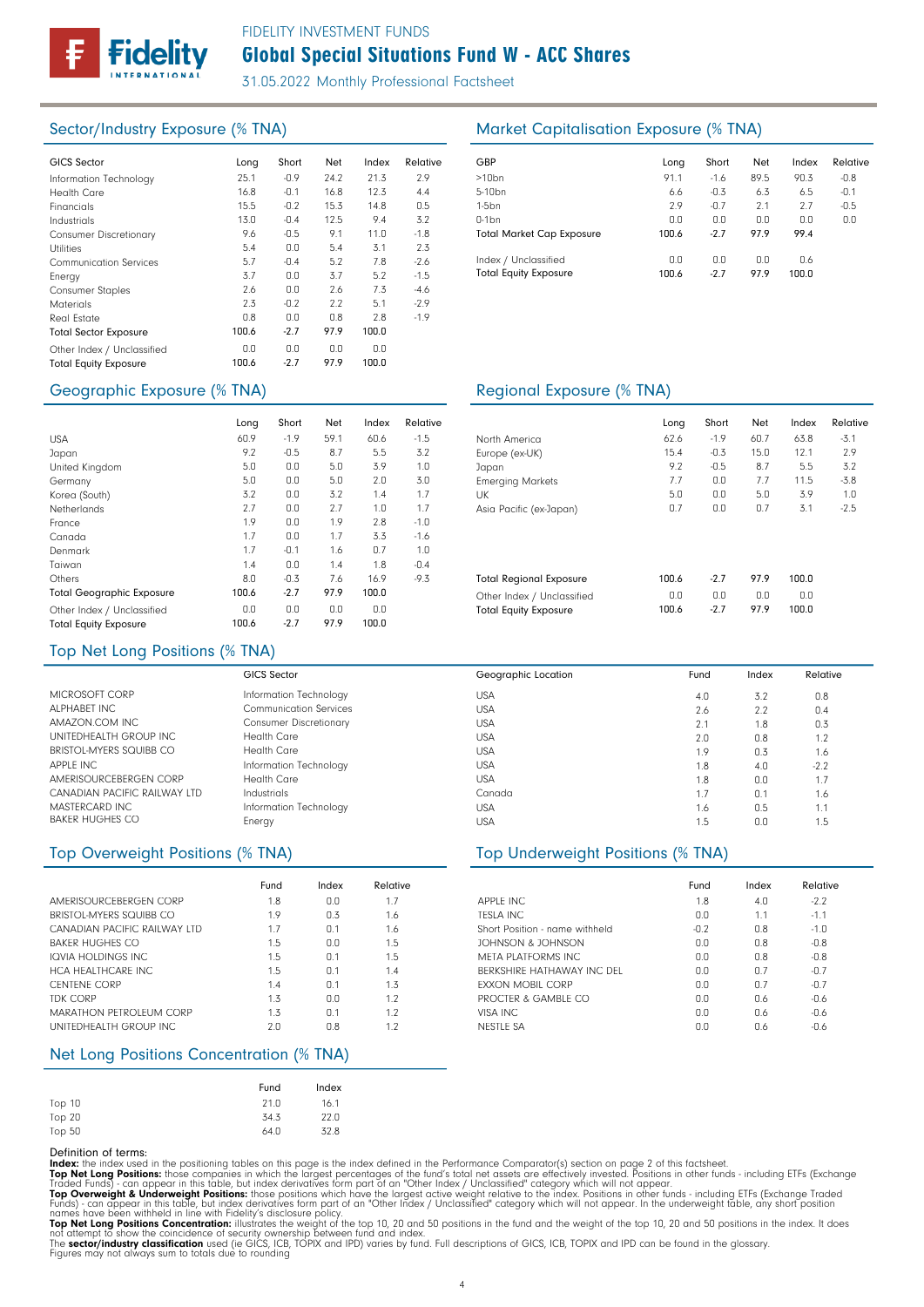

### **Attribution**

Performance attribution is produced in the currency shown below. For funds with multiple share classes, the attribution return reflects the aggregate performance across all the share classes. It may therefore deviate from the published return for a particular share class. When using the analysis for hedged share classes, please consider that the attribution is shown before the impact of hedging.

The contributions shown in the tables are before the impact of charges. If charges are applied, their effect is captured in the "Other" category in the tables and will also be reflected in the fund return.

All investments, including derivatives, linked to a particular issuing company have been combined to form a total percentage for each issuing company.

The sector/industry and geographic contribution tables (where relevant) display a maximum of eleven individual entries. Where applicable, only top five and bottom five are listed, with the remaining contribution shown in the "Other Sectors" or "Others" category.

1 month

| Currency of attribution       | UK Sterling (GBP) |
|-------------------------------|-------------------|
| One month relative return (%) | 0.31              |

## Position Contribution (%)

| TOP CONTRIBUTORS                | Average<br>Relative<br>Weight | Relative<br>Performance<br>Contribution | TOP DETRACTORS                | Average<br>Relative<br>Weight | Relative<br>Performance<br>Contribution |
|---------------------------------|-------------------------------|-----------------------------------------|-------------------------------|-------------------------------|-----------------------------------------|
| <b>BAKER HUGHES CO</b>          | 1.4                           | 0.23                                    | AMAZON.COM INC                | 0.5                           | $-0.47$                                 |
| MARATHON PETROLEUM CORP         | 1.2                           | 0.17                                    | UBER TECHNOLOGIES INC         | 0.6                           | $-0.20$                                 |
| <b>TESLA INC</b>                | $-1.1$                        | 0.15                                    | INTERCONTINENTAL EXCHANGE INC | 1.2                           | $-0.18$                                 |
| <b>WESTERN DIGITAL CORP</b>     | 0.7                           | 0.13                                    | CANADIAN PACIFIC RAILWAY LTD  | 1.6                           | $-0.11$                                 |
| <b>TDK CORP</b>                 | 1.2                           | 0.12                                    | MICROSOFT CORP                | 0.6                           | $-0.10$                                 |
| CIGNA CORP                      | 1.1                           | 0.08                                    | ALPHARFT INC                  | 0.5                           | $-0.10$                                 |
| SOCIFTE GENERALE FRANCE         | 0.5                           | 0.08                                    | <b>7 HOLDINGS COR</b>         | 0.5                           | $-0.09$                                 |
| MEDIATEK INC                    | 0.7                           | 0.08                                    | <b>GENMAB AS</b>              | 0.6                           | $-0.09$                                 |
| <b>BAXTER INTERNATIONAL INC</b> | 0.9                           | 0.08                                    | NORFOLK SOUTHERN CORP         | 1.0                           | $-0.08$                                 |
| CORTEVA INC                     | 0.7                           | 0.07                                    | <b>FXXON MOBIL CORP</b>       | $-0.6$                        | $-0.08$                                 |

Positions in other funds - including ETFs (Exchange Traded Funds) - can appear in this table, but index derivatives form part of an "Index / Unclassified" category which will appear in the table(s) below when relevant. Names of any positions being shorted at the reporting date have been withheld in line with Fidelity's disclosure policy.

|                                  | Sector/Industry Contribution (%)<br>1 month |                       |                                  | Geographic Contribution (%)       |                             |                               | 1 month               |                         |                                   |
|----------------------------------|---------------------------------------------|-----------------------|----------------------------------|-----------------------------------|-----------------------------|-------------------------------|-----------------------|-------------------------|-----------------------------------|
| CONTRIBUTIONS TO RELATIVE RETURN |                                             |                       | CONTRIBUTIONS TO RELATIVE RETURN |                                   |                             |                               |                       |                         |                                   |
| <b>GICS SECTOR</b>               | Average<br>Relative<br>Weight               | Security<br>Selection | Sector/<br>Industry<br>Selection | Total<br>Relative<br>Contribution |                             | Average<br>Relative<br>Weight | Security<br>Selection | Geographic<br>Selection | Total<br>Relative<br>Contribution |
| Information Technology           | 2.8                                         | 0.44                  | $-0.05$                          | 0.39                              | Japan                       | 2.7                           | 0.38                  | 0.04                    | 0.42                              |
| <b>Consumer Staples</b>          | $-4.8$                                      | 0.23                  | 0.15                             | 0.38                              | India                       | $-0.6$                        | 0.07                  | 0.05                    | 0.12                              |
| <b>Materials</b>                 | $-3.2$                                      | 0.17                  | 0.00                             | 0.17                              | Korea (South)               | 1.7                           | 0.07                  | 0.03                    | 0.10                              |
| Real Estate                      | $-2.0$                                      | $-0.02$               | 0.10                             | 0.08                              | Netherlands                 | 1.7                           | 0.06                  | 0.00                    | 0.07                              |
| Financials                       | $-0.2$                                      | 0.10                  | $-0.05$                          | 0.06                              | Switzerland                 | $-1.8$                        | $-0.02$               | 0.06                    | 0.04                              |
| <b>Health Care</b>               | 4.6                                         | 0.02                  | 0.01                             | 0.03                              | Indonesia                   | 0.6                           | $-0.02$               | $-0.02$                 | $-0.04$                           |
| <b>Utilities</b>                 | 2.3                                         | $-0.06$               | 0.04                             | $-0.01$                           | Denmark                     | 1.0                           | $-0.02$               | $-0.04$                 | $-0.05$                           |
| <b>Consumer Discretionary</b>    | $-1.8$                                      | $-0.26$               | 0.16                             | $-0.10$                           | China                       | $-3.0$                        | $-0.04$               | $-0.03$                 | $-0.07$                           |
| Energy                           | $-1.5$                                      | $-0.04$               | $-0.10$                          | $-0.14$                           | <b>United States</b>        | $-1.6$                        | $-0.15$               | 0.03                    | $-0.12$                           |
| <b>Communication Services</b>    | $-2.4$                                      | $-0.12$               | $-0.08$                          | $-0.19$                           | Canada                      | $-1.5$                        | $-0.13$               | $-0.02$                 | $-0.15$                           |
| Industrials                      | 3.2                                         | $-0.02$               | $-0.18$                          | $-0.21$                           | Others                      | $-2.3$                        | $-0.06$               | 0.18                    | 0.12                              |
| <b>Total Primary Assets</b>      | $-3.1$                                      | 0.43                  | 0.00                             | 0.44                              | <b>Total Primary Assets</b> | $-3.1$                        | 0.15                  | 0.29                    | 0.44                              |
| Other*                           | 3.1                                         |                       |                                  | $-0.13$                           | Other*                      | 3.1                           |                       |                         | $-0.13$                           |
| <b>TOTAL</b>                     | 0.0                                         |                       |                                  | 0.31                              | <b>TOTAL</b>                | 0.0                           |                       |                         | 0.31                              |

\*Other includes portfolio components not already listed such as cash, expenses and other miscellaneous items.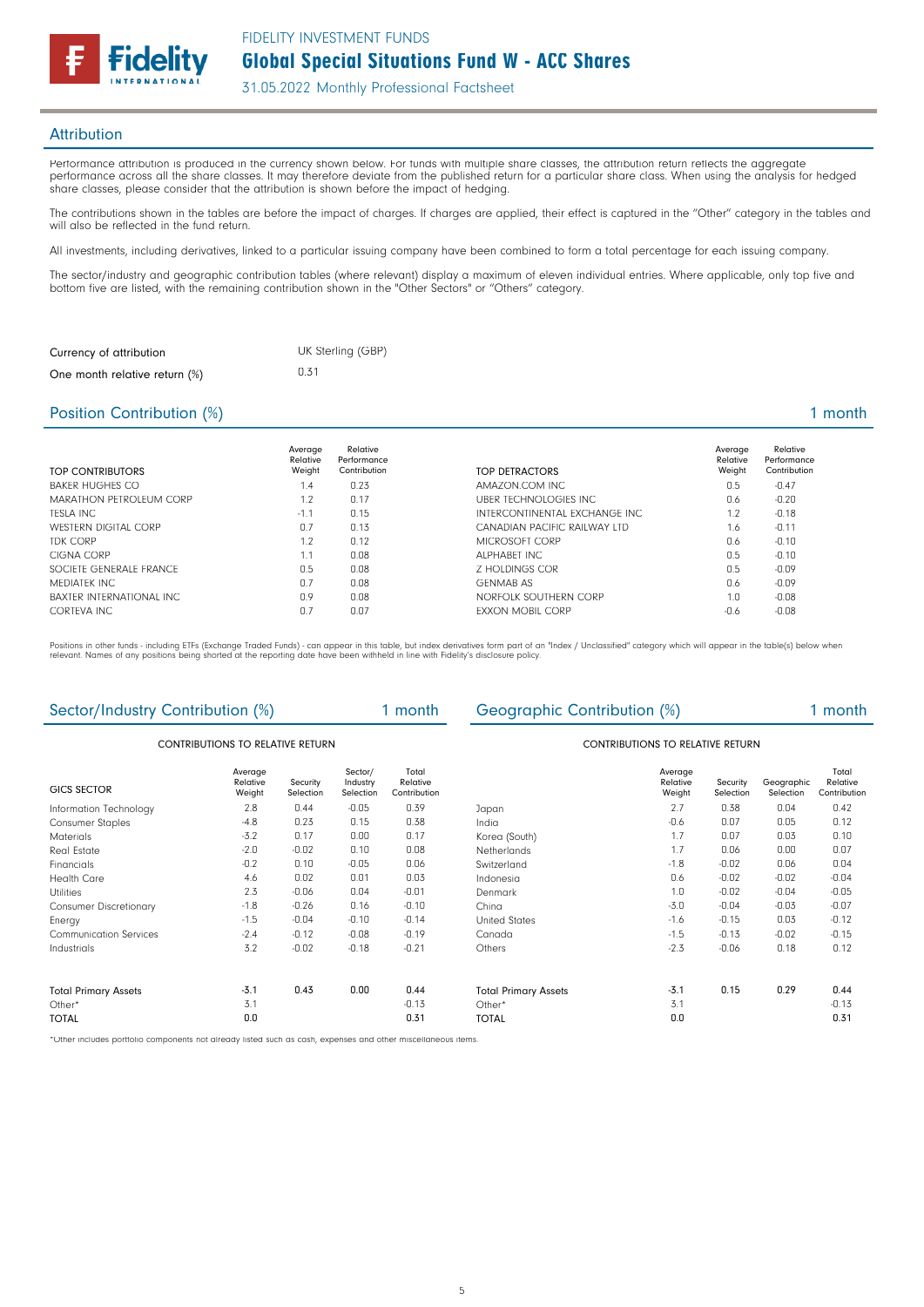

## ESG Metrics

The factsheet is a snapshot of the portfolio at the date indicated above. ESG ratings distribution may vary over time. Representation of this data is for informational purposes only. If<br>the SFDR classification is shown as website at www.fidelityinternational.com

# Sustainability Characteristics (31.05.2022)

|                                                       | Fund  | Index |
|-------------------------------------------------------|-------|-------|
| MSCI ESG Fund Rating (AAA-CCC)                        | AAA   | N/A   |
| Weighted Average Carbon Intensity (tCo2e/\$M Revenue) | 135.8 | 180   |
| Carbon Footprint (tCO2/\$M Invested)                  | 75.8  | 88.8  |
| <b>SEDR</b> Classification                            | N/A   | N/A   |

\*N/A will be displayed if there is no ESG data available for the fund/index or if the coverage of underlying securities is under 50%. \*NR - Not rated

# MSCI Ratings Distribution % (31.05.2022)



### Glossary

MSCI ESG Fund Rating: This shows the funds ESG rating based on the Quality Scores given to the fund by MSCI. This ranges from AAA, AA (Leader), A, BBB, BB (Average) to B, CCC

(Laggard).<br>**Weighted Average Carbon Intensity**: is calculated as the sum of each portfolio weight multiplied by the Co2e per \$M of Revenue of each holding. This metric provides a snapshot o

the fund's exposure to carbon-intensive companies and includes scope 1 and scope 2 carbon emissions.<br>**Carbon Footprint**: Provides a normalized snapshot of the funds contribution to carbon emissions.<br>**SFDR Classification:** and are products with ESG objectives. Article 8 funds focus on promoting ESG characteristics and this must be a primary focus of the product. Article 6 funds integrate sustainability<br>risks into investment analysis and deci

### Disclaimer

ESG Rating Source: ©2022 MSCI ESG Research LLC. Reproduced by permission, no further distribution. MSCI ESG Research LLC and its affiliates (the "ESG Parties"), obtain information<br>from sources they consider reliable, none

reported. SFDR Classification is assigned by Fidelity in line with the EU Sustainable Financial Disclosure Regulation.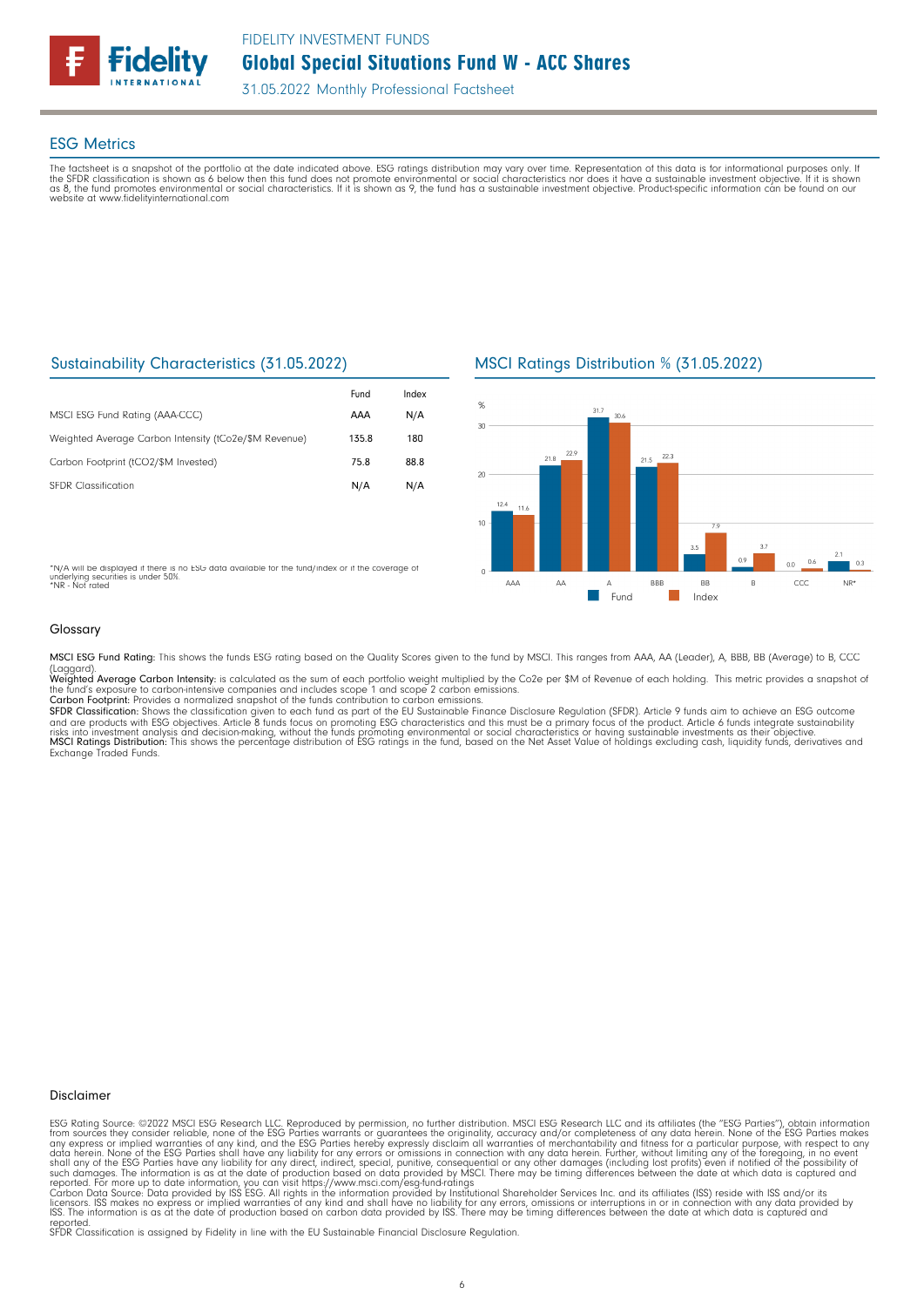# Glossary / additional notes

### Volatility & Risk

**Annualised volatility:** a measure of how variable returns for a fund or comparative market index have been around their historical average (also known as "standard deviation"). Two funds may<br>produce the same return over a

**Relative volatility:** a ratio calculated by comparing the annualised volatility of a fund to the annualised volatility of a comparative market index. A value greater than 1 indicates the fund has been<br>more volatile than t measure of 0.8 would mean the fund has been 20% less volatile than the index.

**Sharpe ratio:** a measure of a fund's risk-adjusted performance, taking into account the return on a risk-free investment. The ratio allows an investor to assess whether the fund is generating adequate<br>returns for the leve calculated by subtracting the risk-free return (such as cash) in the relevant currency from the fund's return, then dividing the result by the fund's volatility. It is calculated using annualised numbers.

Annualised alpha: the difference between a fund's expected return (based on its beta) and the fund's actual return. A fund with a positive alpha has delivered more return than would be expected given its beta.

**Beta:** a measure of a fund's sensitivity to market movements (as represented by a market index). The beta of the market is 1.00 by definition. A beta of 1.10 shows that the fund could be expected to<br>perform 10% better tha perform 15% worse than the market return during up markets and 15% better during down markets.

**Annualised tracking error:** a measure showing how closely a tund tollows the index to which it is being compared. It is the standard deviation of the fund's excess returns. The higher the fund's<br>tracking error, the higher

**Information ratio:** a measure ot a tund's eftectiveness in generating excess return for the level of risk taken. An information ratio of U.5 shows the fund has delivered an annualised excess return<br>equivalent to half the

**R:** a measure representing the degree to which a fund's return can be explained by the returns of a comparative market index. A value of 1 signifies the fund and index are perfectly correlated. A<br>measure of 0.5 means only

### Ongoing charges

The ongoing charges figure represents the charges taken from the fund over a year. It is calculated at the fund's financial year end and may vary from year to year. For classes of funds with fixed ongoing charges, this may not vary from year to year. For new classes of funds or classes undergoing corporate actions (eg amendment to annual management charge), the ongoing charges figure<br>is estimated until the criteria

It excludes: performance fees (where applicable); portfolio transaction costs, except in the case of an entry/exit charge paid by the fund when buying or selling units in another collective investment undertaking. For more information about charges (including details of the fund's financial year end), please consult the charges section in the most recent Prospectus.

**Historic yield**<br>The historic yield for a fund is based on its dividends declared over the preceding 12 months. It is calculated by summing the dividend rates declared in that period, divided by the price as at the<br>date of

### Sector/industry classification

GICS: The Global Industry Classification Standard is a taxonomy mainly used across MSCI and S&P indices in which each company is assigned by its principal business activity to one of 11 sectors, 24 industry groups, 69 industries and 158 sub-industries. More information is available at http://www.msci.com/gics

**ICB:** The Industry Classitication Benchmark is a taxonomy mainly used across FTSE Russell indices in which each company is assigned by its principal business activity to one of 11 industries, 20<br>supersectors, 45 sectors a

TOPIX: Tokyo stock Price Index, commonly known as TOPIX, is a stock market index for the Tokyo Stock Exchange (TSE) in Japan, tracking all domestic companies of the exchange's First Section. It is calculated and published by the TSE.

**IPD** means the Investment Property Databank who are a provider of performance analysis and benchmarking services for investors in real estate. IPD UK Pooled Property Funds Index - All Balanced<br>Funds is a component of the

### Independent Assessment

**Scope Fund Rating:** The rating measures how well a fund has balanced risk and reward relative to its peers. The rating is based solely on performance for funds with a five year track record. Funds<br>with a shorter history a and  $E = poor$ 

**Morningstar Star Rating for Funds:** The rating measures how well a tund has balanced risk and reward relative to its peers. Star ratings are strictly based on past performance and Morningstar<br>suggests investors use them t

**Primary share class:** is identified by Morningstar when the analysis calls for only one share class per fund to be in the peer group. It is the share class Morningstar recommends as the best proxy for the best proxy for c for the fund will have its own primary share class.

Portfolio Turnover Rate (PTR) and Portfolio Turnover Cost (PTC), where shown: SRDII does not define a methodology for these values; ours is as follows: PTR = (purchases of securities + sales of securities) minus (subscriptions ot units + redemptions ot units), divided by average tund value over the prior 12 months multiplied by 100. Any tunds' trading in Fidelity Institutional Liquidity Funds is<br>excluded from the minus implicit costs.